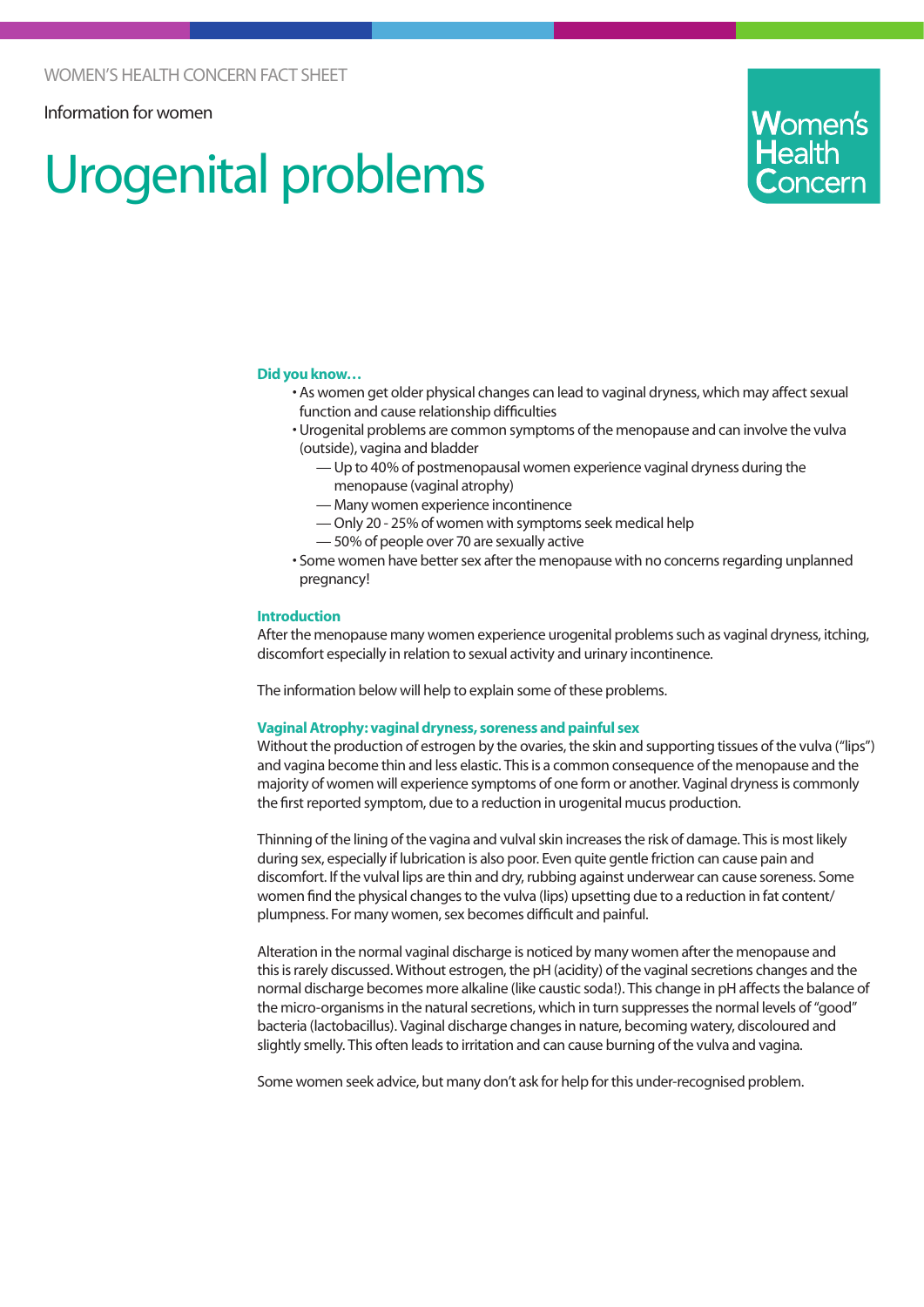#### **Management of urogenital atrophy**

Some options that may help include:

- Avoidance of soaps to wash with (perhaps replacing with aqueous cream, available from most pharmacies)
- Treatment of underlying skin problems with topical creams, often after guidance by a specialist and perhaps a skin-biopsy if required. These may include moistuising barrier creams and occasionally steroid ointment
- Regular use of vaginal moisturisers and lubricants
- Local estrogen therapy. It is now well recognised that low doses of estrogen therapy, delivered locally in the vagina, can be effective (see below)

These treatments are effective and acceptable and unlike the conventional form of HRT, the effects are local, therefore the risk of systemic side effects are reduced.

#### **Local estrogen therapy**

Vulvovaginal dryness, soreness, burning, irritation, itching and chafing are likely to respond to local estrogen therapy, which can also help greatly with discomfort or pain during sex, correct the vaginal pH and prevent overgrowth of abnormal vaginal flora.

Local low dose treatment with estrogen delivered directly to the vulva and vagina has been found to have a significant therapeutic effect on postmenopausal urogenital symptoms

Estrogen delivered locally can be in the form of:

- Vaginal tablets, gel or a pessary all initially used daily, then twice weekly
- Creams: used daily initially, then twice weekly
- A vaginal silicone ring: changed 3 monthly

#### **Selective Estrogen Receptor Modulator**

Ospemifene is a selective estrogen receptor modulator (SERM), (which means that it specifically targets estrogen receptors in the vagina and does not stimulate the breast or womb lining) taken orally in a dose of 60mg once daily. It can be used in women with a history of breast and endometrial cancer, who have completed treatment and is an appropriate choice for women who are not eligible for vaginal estrogen therapy or who prefer oral treatment to any form of vaginal administration. Hot flushes may occur as a side effect and studies with extended follow up are required before long term safety can be confirmed, which is particularly important as treatment for urogenital atrophy needs to be long-term.

#### **Dehydroepiandrosterone (DHEA) 6.5mg**

This is delivered vaginally as a pessary on a daily basis. It is converted in the vaginal mucosa to both estrogen and testosterone. Ninety-five per cent of the active hormones made in the vaginal mucosa are inactivated at the site of synthesis, preventing any increase in hormone levels in the blood stream or a stimulatory effect on the lining of the womb. The urogenital tissue responds to both estrogen (improvement in mucosal thickness) and androgen (with improvement to the connective tissue and stimulation of the muscle layer below).

#### **Vaginal Laser Treatment**

Laser therapy is a relatively recent development, offering an alternative to the existing treatment choices already described and has the potential to provide particular benefits for women in whom use of hormonal therapy is contraindicated. Laser therapy stimulates collagen producing fibroblasts associated with urogenital tissue restructuring increasing vaginal lubrication and acidity. There are two types of laser therapy for urogenital atrophy, CO2 micro ablative laser and Erbium Yag- -ablative photothermal laser therapy. Availability of both CO2 and Erbium -Yag laser is mainly in the private sector.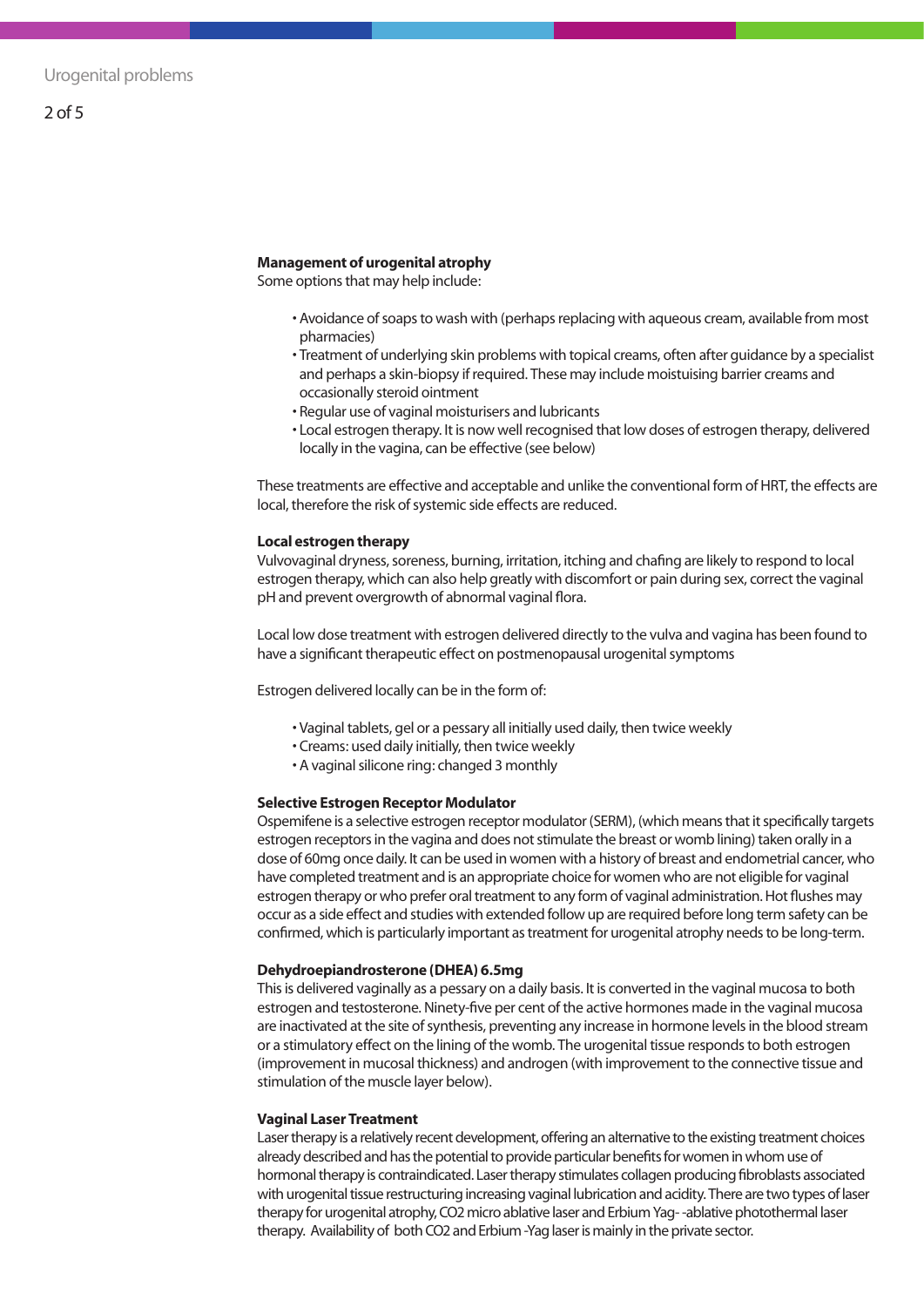#### **Pelvic floor changes and prolapse**

Many postmenopausal women become aware of ballooning or bulging of the walls inside the vagina, or even of a feeling of descent of the neck of the womb. Others simply experience a generalised pelvic dragging sensation. About half of post-menopausal women are found to have weakening of the front wall of the vagina (anterior vaginal wall prolapse); about a quarter have similar problems with the back (posterior) wall, and one-fifth with the highest part of the vagina.

The muscles and ligaments of the pelvic floor (which should normally support the womb, bladder and other organs, like a trampoline) are all estrogen-sensitive, and changes in collagen, due to estrogen deficiency can have a profound effect on the support mechanisms of the pelvic floor.

The protective covering of the clitoris (clitoral hood) may be affected by changes in the urogenital tissue quality. The clitoris can become exposed and hypersensitive or buried underneath the fused labia minora.

#### **Lower urinary tract symptoms**

Many women find that they have problems with their urinary tract ("water-works") in association with the menopause due to estrogen deficiency.

Some suffer from stress incontinence – leaking of urine on coughing, sneezing or jumping, whilst others experience urge incontinence presenting as difficulty "holding on" once there is recognition of a need to empty the bladder. They may also leak and start to pass urine before they can get to the toilet.

#### **The pattern of incontinence is often mixed**

Symptoms of "overactive bladder" include frequency (recurrent need to pass urine) and nocturia (need to pass urine at night leading to recurrent wakening). Some women also feel they need to pass urine, having only just done so due to over activity of the bladder muscle.

#### **Recurrent urinary tract infections**

UTIs can affect women of all ages, but this problem increases with age as a result of estrogen deficiency.

#### **Management of urinary problems**

#### **Local estrogen**

Local estrogen replacement therapy has been shown to alleviate urgency, urge incontinence, frequency, nocturia, dysuria (discomfort on passing urine) and also to reduce urine infections.

Genuine Stress Incontinence would not appear to be helped by estrogen alone, but it does seem to improve the action of other treatments currently used.

The newer treatments including Ospemifene, DHEA and laser therapy may all have a beneficial effect on bladder problems.

#### **Pelvic floor exercises**

These can strengthen the pelvic floor reducing the risk of uterovaginal prolapse. Many women have learnt these techniques from childbirth, but it is well worth revisiting them.

Pelvic-floor physiotherapists are specialists in this field and are able to fully assess and monitor a woman's pelvic floor function and teach appropriate techniques to strengthen it and retrain the bladder. They often use devices to help women perform appropriate exercises, such as weighted vaginal cones, or vaginal trainers. Your practice nurse or GP should be able to refer you to a specialist pelvic floor physiotherapist.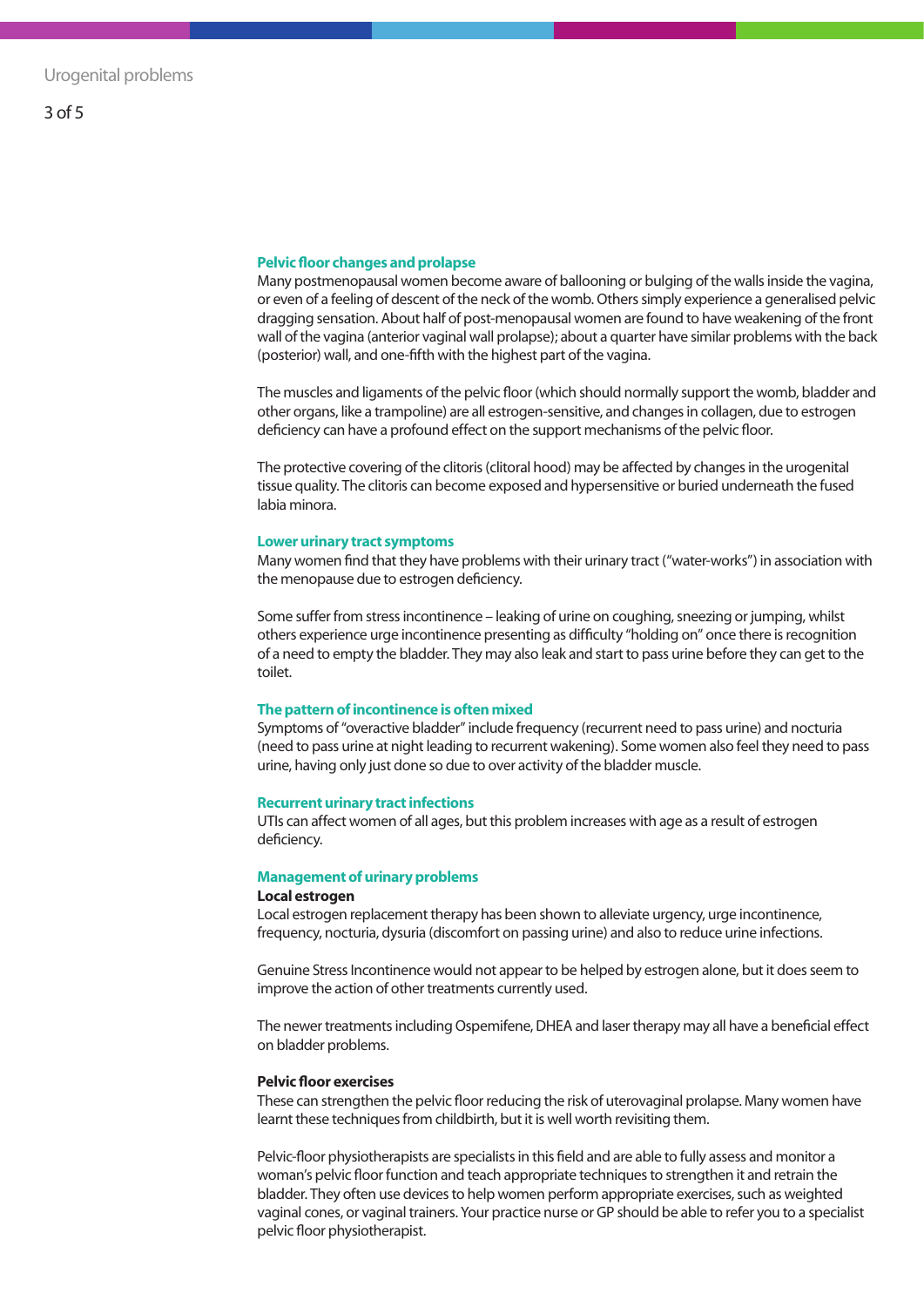# 4 of 5

#### **Surgery**

Sometimes assessment is needed using "urodynamics" in a specialist clinic, but only rarely is surgery needed. Modern surgical methods, however, are as non-invasive as possible.

#### **Jargon buster**

**Atrophic vaginitis** – inflammation of vagina/vulva leading to discharge

**Cervix** – the neck of the uterus, at the top of the vagina

**Dysuria** – discomfort on passing urine

**Dyspareunia** – painful sex

**Frequency** – needing to pass urine often

**HRT** – hormone replacement therapy

**Incontinence** – involuntary leakage of urine

**Local HRT** – hormone replacement therapy delivered vaginally

**Menopause** – the last menstrual period

**Nocturia** – needing to pass urine at night, causing sleep disruption

**Perimenopause** – the phase before the menopause takes place – can last years

**Postmenopause** – the time in a woman's life after the menopause

**Premature ovarian insufficiency/ premature menopause** – is when a woman goes through the menopause before the age of 40. The average age of menopause is 51

**Prolapse** – the descent of the vaginal walls or uterus into the vagina cavity

**STI** – sexually transmitted infection

**Stress incontinence** – leaking of urine when coughing, sneezing or laughing

**Systemic** – circulating throughout the whole body

**Thrush (candida albicans)** – a fungal overgrowth especially in the vagina

**Urethra** – tube from bladder to outside through which urine is passed

**Urgency** – needing to pass urine urgently!

**Urge incontinence** – Involuntary leakage accompanied by, or immediately preceded by a strong desire to void

**Urodynamics** – the study of pressure and flow relationships in the investigation of functional disorders of the lower urinary tract (LUT)